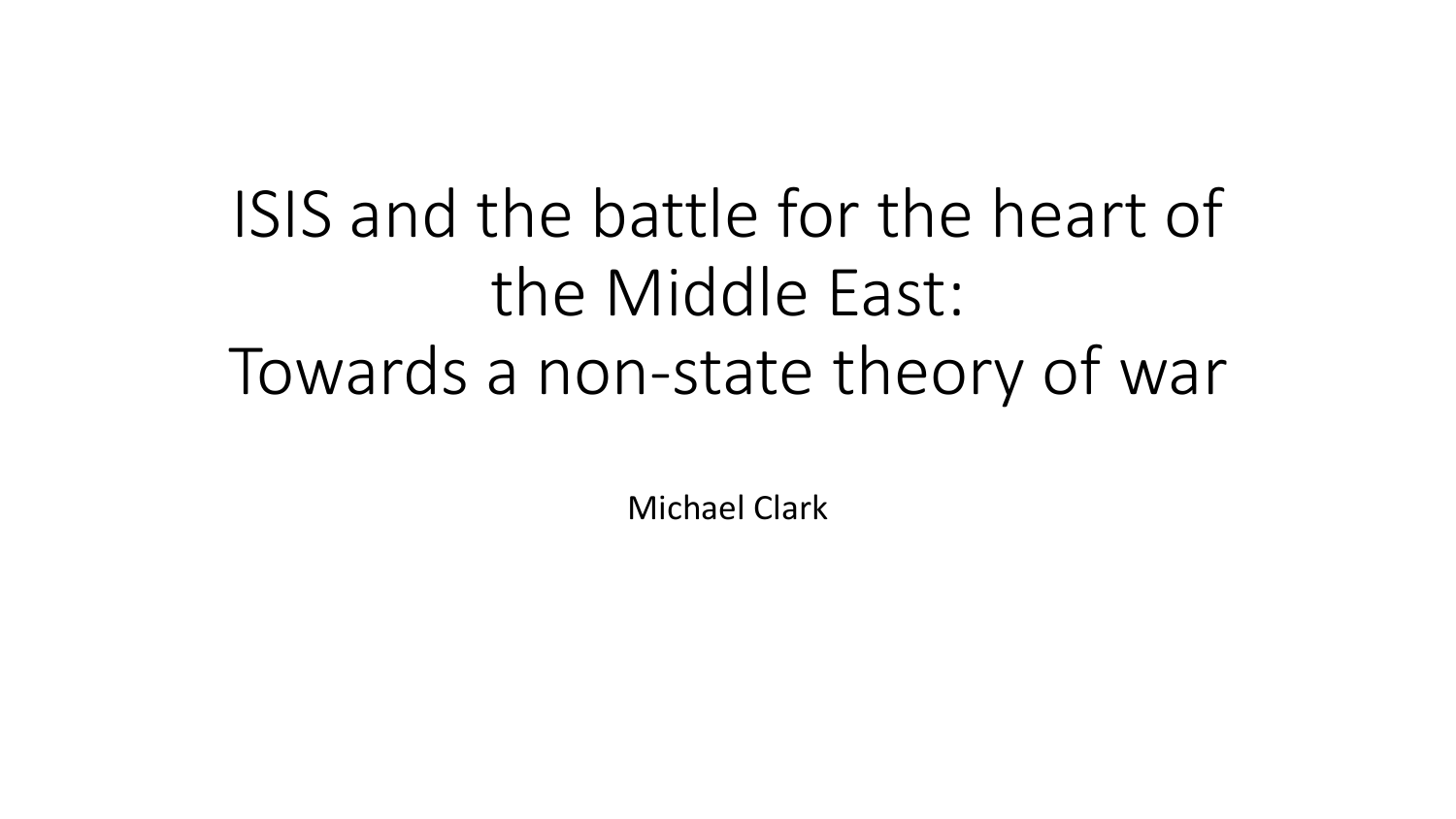### Some jargon

- IR International Relations
- FPA Foreign Policy Analysis
- ANSA armed non-state actor
- NSA non-state actor
- ISIS Islamic State of Iraq and the Sham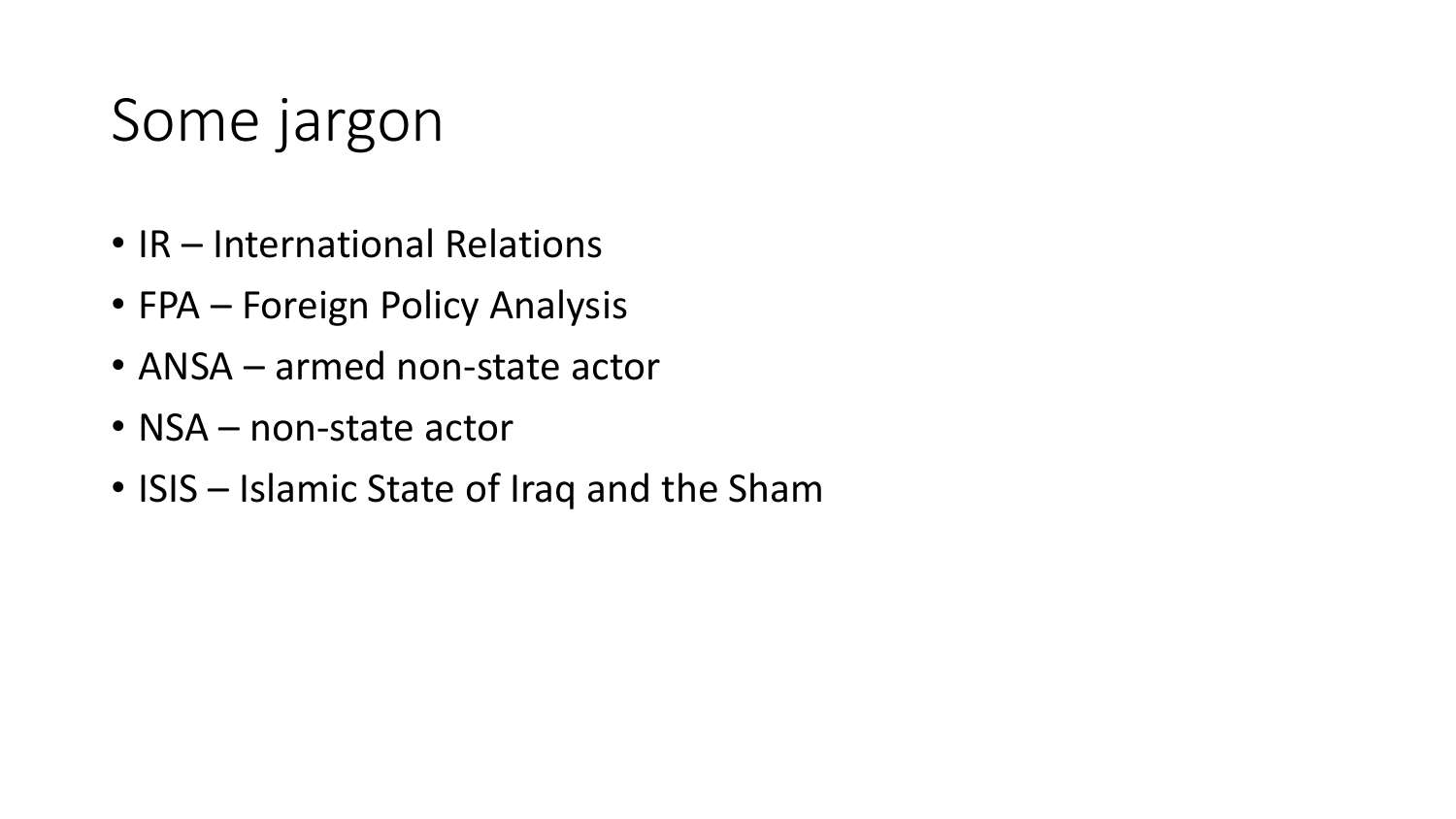#### ISIS

- 2004
- Inter-sect war
- $2006 = 151$
- Suppressed through surge (Sunni tribes)
- State weakness in Syria and Iraq (2011 ->) = resurgence
- 2013 =  $|S|$
- $\cdot$  2014 = caliphate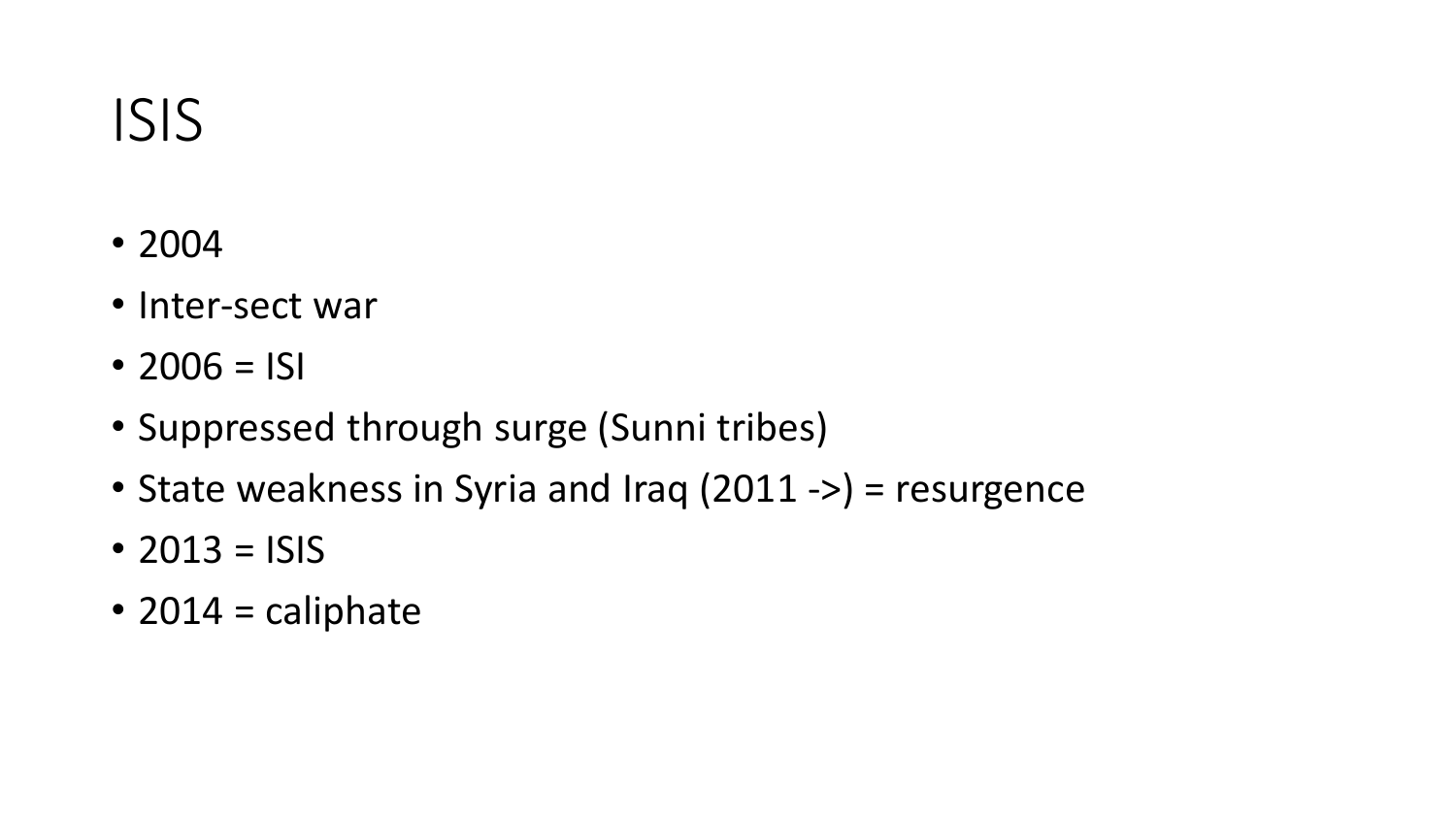## Major players

- ISIS
- DeFSNoS
- KRG
- Hezbollah
- PMF
- other Shia militias (LAFA, Liwat Fatemiyun and Zaynebiyun, etc.),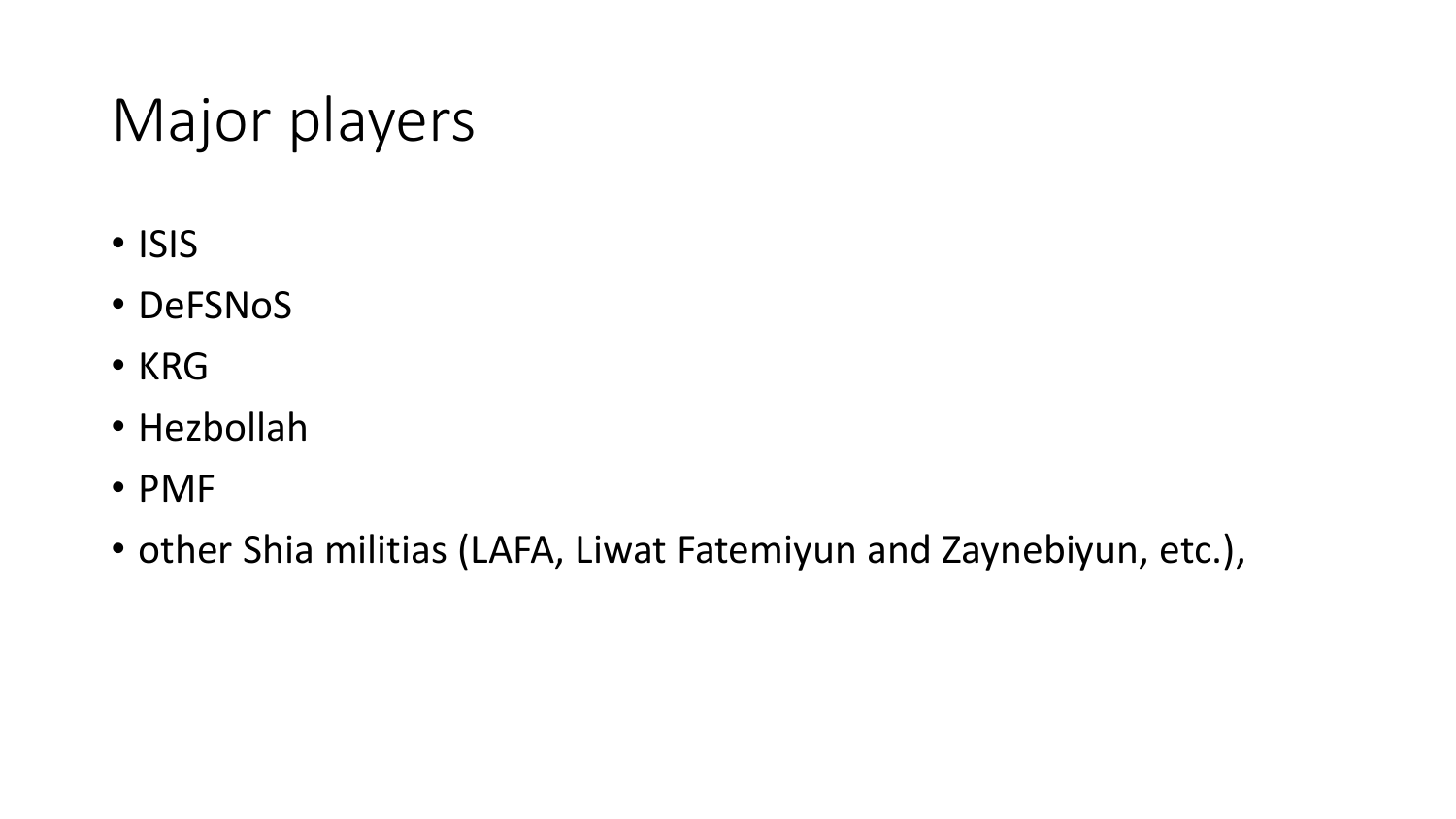### Major players, ctd.

- Tribal militias
- Sunni militias (Nusrah Front, AQ, Jaysh al Islam, al-Awdah, Jamaat Ansar al-Sunnah, etc.)
- Ba'athist militias (GMCIR, *Jaysh Rijāl aṭ-Ṭarīqa an-Naqshabandiya*)
- Palestinian militias (PFLP, PLA)
- minority militias (Syriacs, Yazidis, Turkmen, Assyrians, Druze, etc.),
- etc.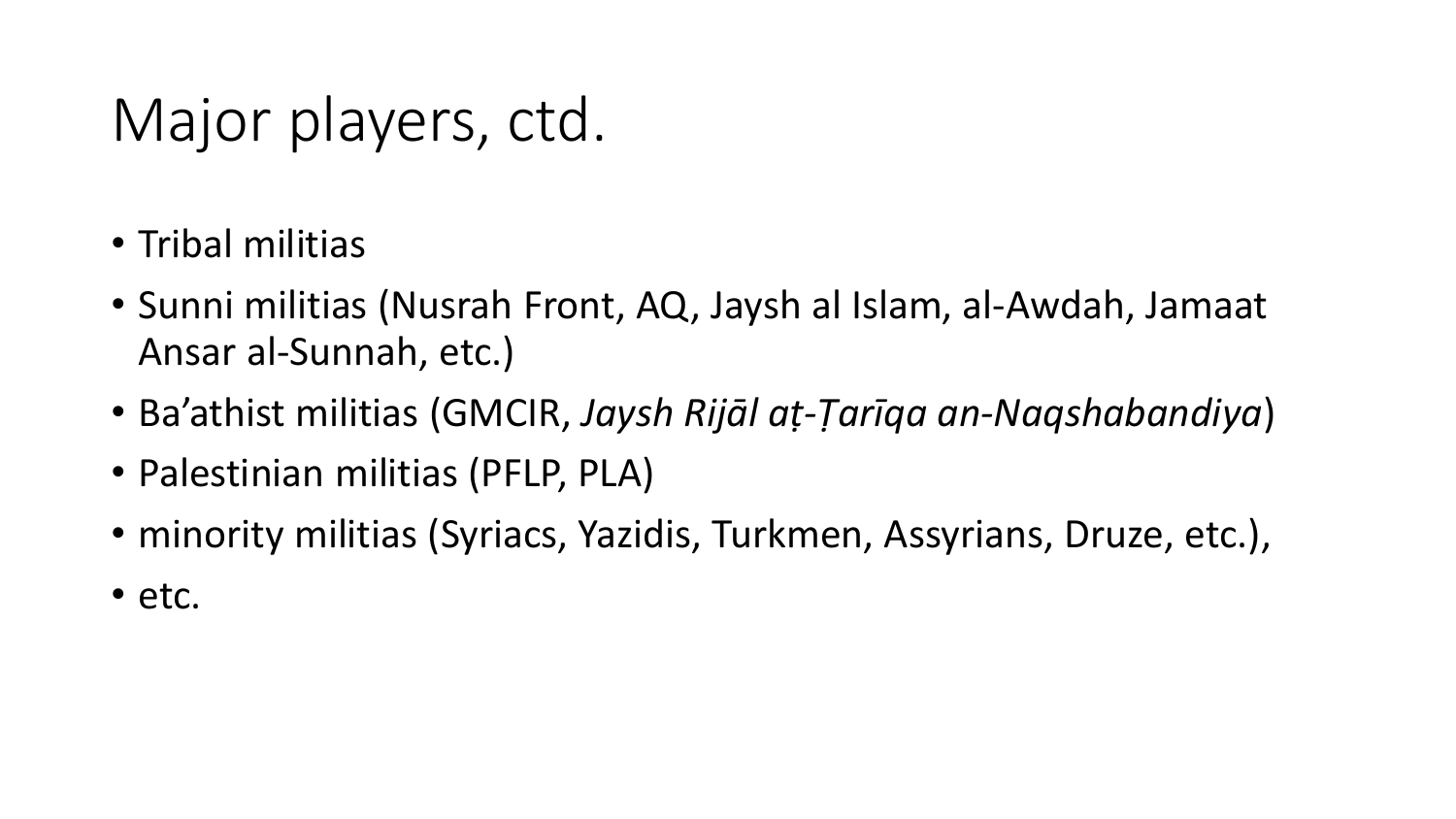### Characteristics of war in Middle East

- Instrumentalisation and leverage
- Distrust
- Internal conflict
- Projection and fragmentation
- Alliances of convenience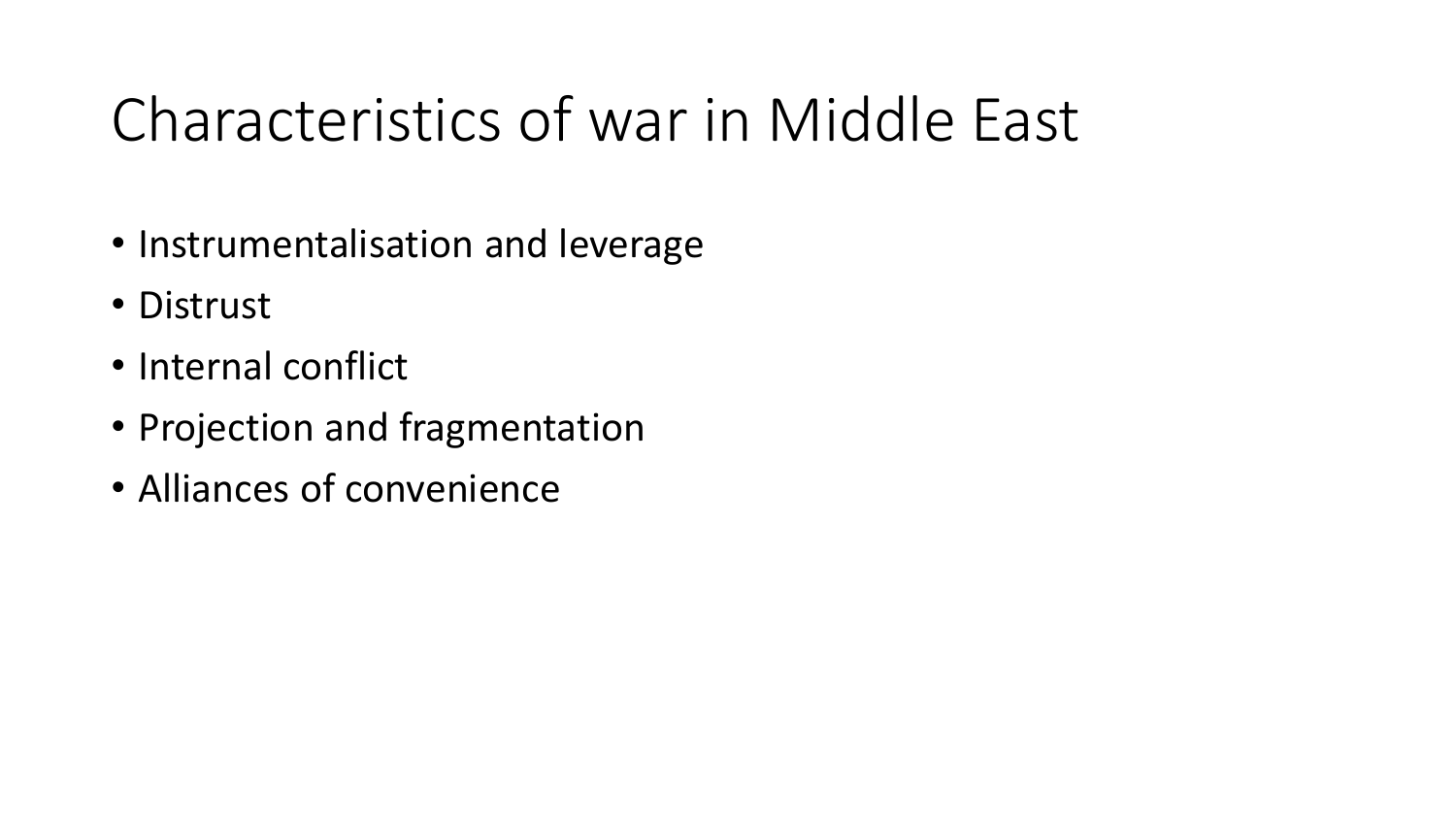# Theory of war

- Anarchy
- Multi-polarity
- Survival
- Rationality
- Security dilemma
- Balancing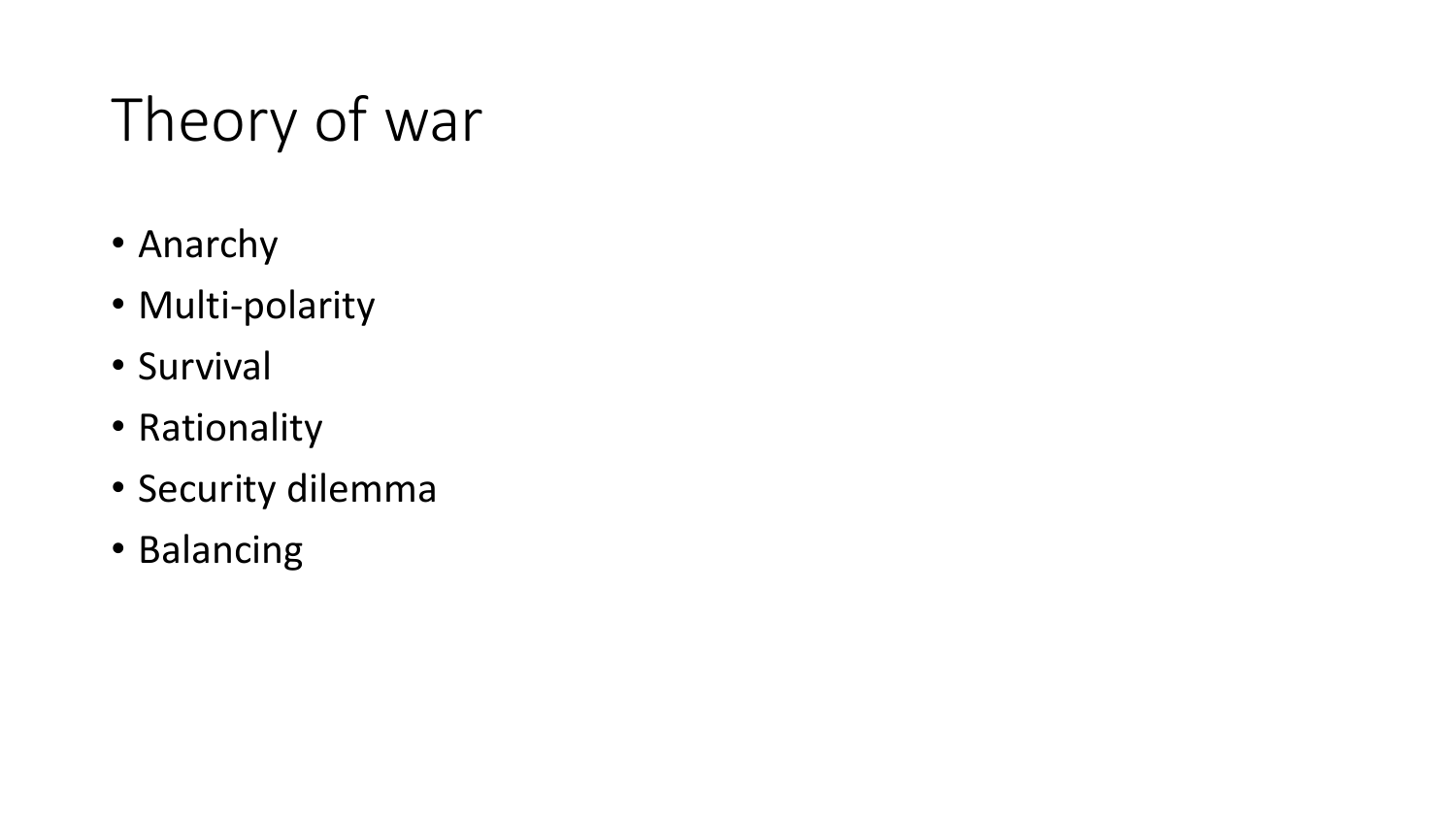### Towards a non-state theory of war

- That the unit is the state is a key contention…
- Does changing the unit weaken the theory?
- Are ANSAs rational?
- Is ANSA world 'anarchic'?
- Is it multi-polar?
- Balance of threat?
- The Liberal critique…